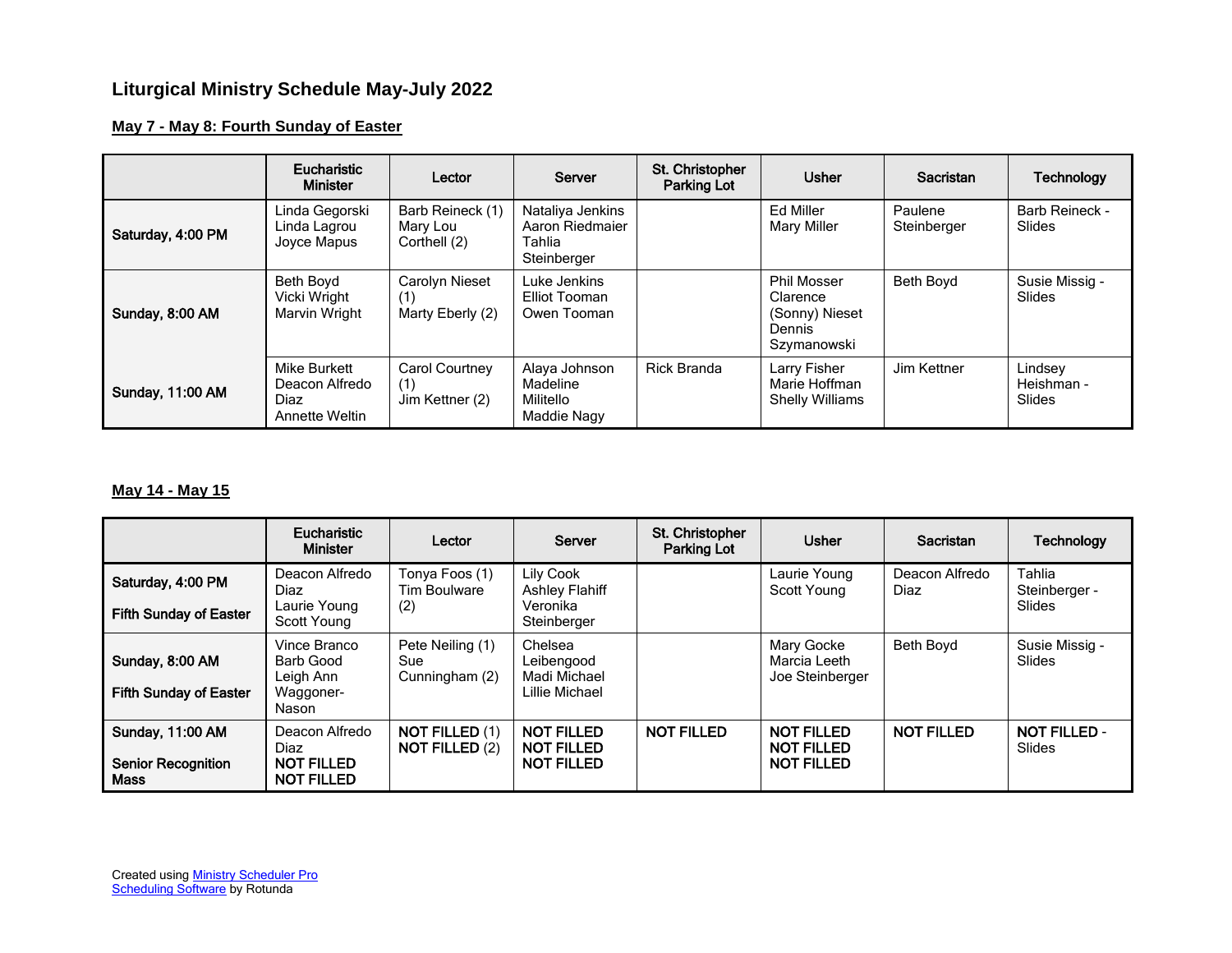## **May 21 - May 22: Sixth Sunday of Easter**

|                         | Eucharistic<br><b>Minister</b>                              | Lector                                                 | Server                                             | St. Christopher<br>Parking Lot | <b>Usher</b>                                                       | Sacristan              | <b>Technology</b>                  |
|-------------------------|-------------------------------------------------------------|--------------------------------------------------------|----------------------------------------------------|--------------------------------|--------------------------------------------------------------------|------------------------|------------------------------------|
| Saturday, 4:00 PM       | Deacon Alfredo<br>Diaz<br>Linda Gegorski<br>Chris McClellan | Tim Boulware<br>'1)<br>Barb Reineck (2)                | Megan Hanes<br>Nataliya Jenkins<br>Aaron Riedmaier |                                | Mary Beaston<br>Tonya Foos                                         | Paulene<br>Steinberger | <b>Steve Carpenter</b><br>- Slides |
| Sunday, 8:00 AM         | Lou Ann Kramer<br><b>Howard Reineck</b><br>Joe Steinberger  | Leigh Ann<br>Waggoner-<br>Nason (1)<br>Nikki Leeth (2) | Magen Hines<br>Reagan Margraf<br>Maddie Nagy       |                                | <b>Phil Mosser</b><br>Pete Neiling<br><b>Dennis</b><br>Szymanowski | Vince Branco           | Susie Missig -<br>Slides           |
| <b>Sunday, 11:00 AM</b> | Carol Courtney<br>Jim Kettner<br><b>Shelly Williams</b>     | <b>Annabell Swint</b><br>(1)<br>Jim Kettner (2)        | <b>Conley Stull</b><br>Connor Stull<br>Cohen Stull | <b>Rick Branda</b>             | Phil Hoffman<br>Marie Hoffman<br><b>Shelly Williams</b>            | Jim Kettner            | Clay Stull -<br>Slides             |

## **May 28 - May 29: Solemnity of the Ascension of the Lord - Seventh Sunday of Easter**

|                   | Eucharistic<br><b>Minister</b>                         | Lector                                             | Server                                                      | St. Christopher<br>Parking Lot | <b>Usher</b>                               | <b>Sacristan</b> | <b>Technology</b>             |
|-------------------|--------------------------------------------------------|----------------------------------------------------|-------------------------------------------------------------|--------------------------------|--------------------------------------------|------------------|-------------------------------|
| Saturday, 4:00 PM | Tim Boulware<br>Elaine Garcia<br><b>Barb Reineck</b>   | Tonya Foos (1)<br>Mary Lou<br>Corthell (2)         | Lily Cook<br><b>Ashley Flahiff</b><br>Tahlia<br>Steinberger |                                | Ed Miller<br>Mary Miller                   | Mary Beaston     | Stephanie Flahiff<br>- Slides |
| Sunday, 8:00 AM   | Beth Boyd<br>Deacon Alfredo<br>Diaz<br>Joe Steinberger | Bill Barbour (1)<br>Charity<br>Dumminger (2)       | Jack Dumminger<br>Madi Michael<br>Lillie Michael            |                                | Mary Gocke<br>Marcia Leeth<br>Pete Neiling | Vince Branco     | Susie Missig -<br>Slides      |
| Sunday, 11:00 AM  | Marie Hoffman<br>Julie Madell<br>Susie Yount           | <b>Mitchell Holland</b><br>(1)<br>Jeremy Riehl (2) | Sienna Koebel<br>Taylor Ohms<br>Zachary Ohms                | Tim Boulware                   | Doug Haryu<br>Julie Madell<br>Susie Yount  | Michelle Hotz    | Ben Yount -<br>Slides         |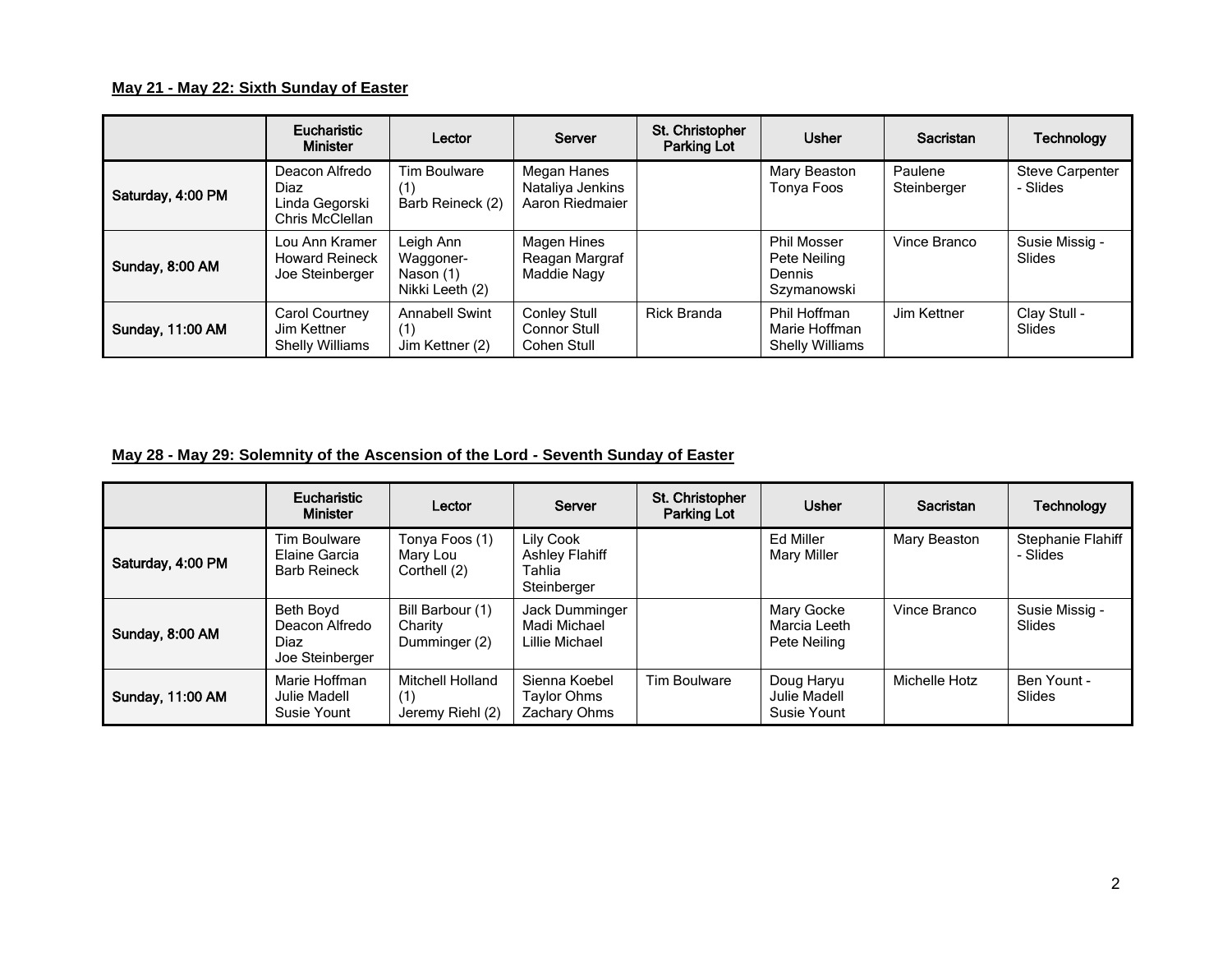## **June 4 - June 5: Pentecost Sunday**

|                         | Eucharistic<br><b>Minister</b>                                 | Lector                                                 | Server                                                          | St. Christopher<br>Parking Lot | <b>Usher</b>                                                  | Sacristan     | <b>Technology</b>                         |
|-------------------------|----------------------------------------------------------------|--------------------------------------------------------|-----------------------------------------------------------------|--------------------------------|---------------------------------------------------------------|---------------|-------------------------------------------|
| Saturday, 4:00 PM       | Tim Boulware<br>Nancy Francis<br><b>Barb Reineck</b>           | Tonya Foos (1)<br>Mary Lou<br>Corthell (2)             | Megan Hanes<br>Veronika<br>Steinberger<br>Tahlia<br>Steinberger |                                | Laurie Young<br>Scott Young                                   | Mary Beaston  | Paulene<br>Steinberger -<br><b>Slides</b> |
| Sunday, 8:00 AM         | Barb Good<br>Lou Ann Kramer<br>Leigh Ann<br>Waggoner-<br>Nason | Jennifer<br>Hofacker (1)<br>Raquel Pena (2)            | Martin Groweg<br><b>Bruce Groweg</b><br>Ella Mayle              |                                | Pete Neiling<br>Clarence<br>(Sonny) Nieset<br>Joe Steinberger | Vince Branco  | Susie Missig -<br><b>Slides</b>           |
| <b>Sunday, 11:00 AM</b> | Mike Burkett<br>Deacon Alfredo<br>Diaz<br>Elaine Fisher        | <b>Shelly Williams</b><br>(1)<br>Carol Courtney<br>(2) | <b>Connor Stull</b><br>Cohen Stull<br>Clay Stull                | Jim Kettner                    | Larry Fisher<br>Marie Hoffman<br><b>Scott Miller</b>          | Michelle Hotz | Collin Stull -<br>Slides                  |

#### **June 11 - June 12**

|                         | Eucharistic<br><b>Minister</b>                           | Lector                                            | Server                                                           | St. Christopher<br><b>Parking Lot</b> | <b>Usher</b>                                                              | Sacristan    | <b>Technology</b>        |
|-------------------------|----------------------------------------------------------|---------------------------------------------------|------------------------------------------------------------------|---------------------------------------|---------------------------------------------------------------------------|--------------|--------------------------|
| Saturday, 4:00 PM       | Tim Boulware<br>Deacon Alfredo<br>Diaz<br>Linda Gegorski | Tonya Foos (1)<br>Tim Boulware<br>(2)             | Lily Cook<br>Nataliya Jenkins<br>Aaron Riedmaier                 |                                       | Laurie Young<br>Scott Young                                               | Mary Beaston | Barb Reineck -<br>Slides |
| Sunday, 8:00 AM         | <b>Brad Culbert</b><br>Denny Jenkins<br>Joe Steinberger  | Aggie Mackey<br>(1)<br>Jeff Mackey (2)            | Chelsea<br>Leibengood<br>Katelyn<br>Leibengood<br>Reagan Margraf |                                       | <b>Phil Mosser</b><br>Clarence<br>(Sonny) Nieset<br>Dennis<br>Szymanowski | Beth Boyd    | Susie Missig -<br>Slides |
| <b>Sunday, 11:00 AM</b> | Mike Kelly<br>Donna Kelly<br>Susie Yount                 | Michelle Hotz (1)<br><b>Annabell Swint</b><br>(2) | Alayna Dickman<br>Gabe Elder<br>Madeline<br>Militello            | <b>Rick Branda</b>                    | Phil Hoffman<br>John Lonsway<br><b>Bill Steinberger</b>                   | Jim Kettner  | Ben Yount -<br>Slides    |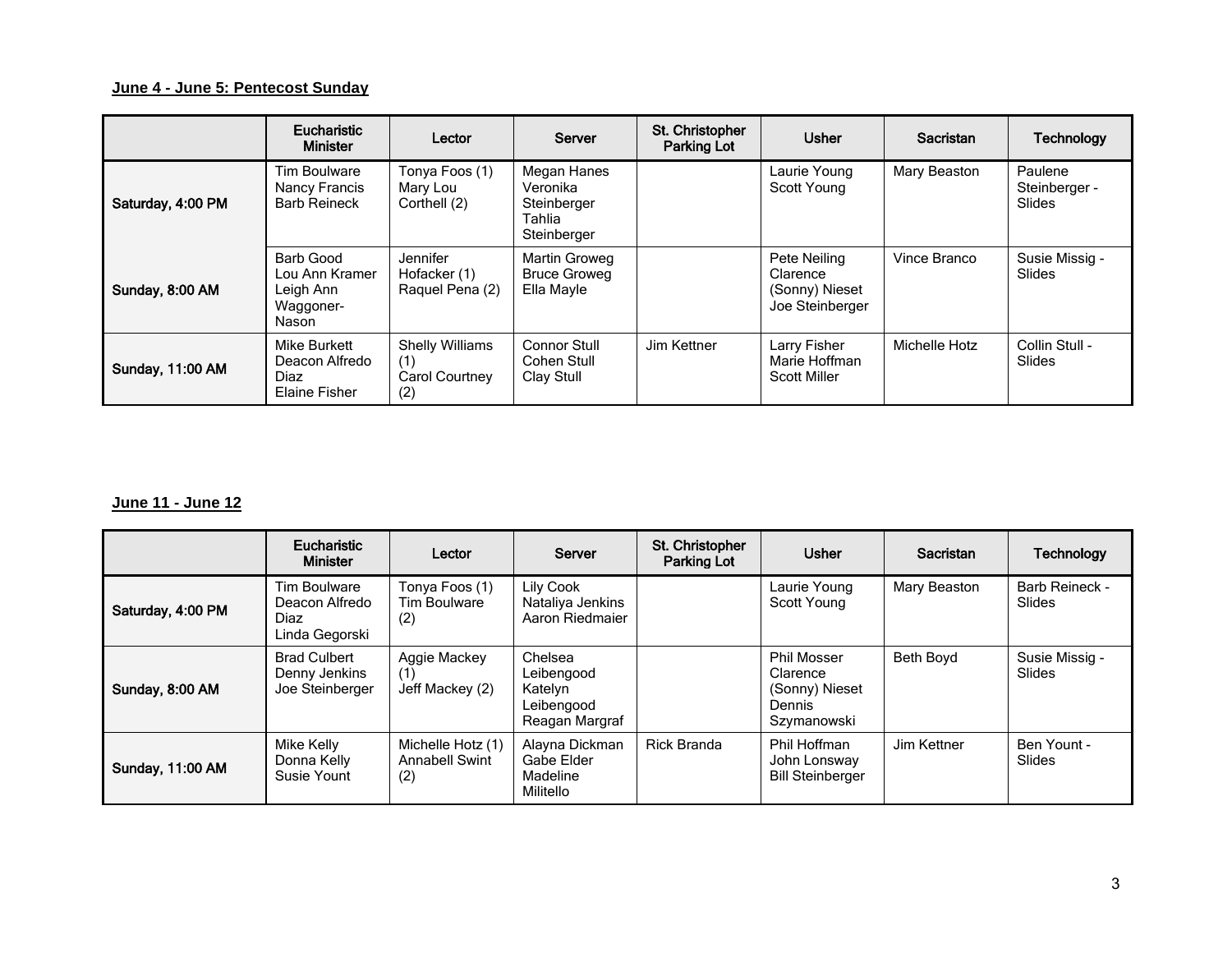#### **June 18 - June 24**

|                                                                                                 | Eucharistic<br><b>Minister</b>                                         | Lector                                                  | Server                                                      | St. Christopher<br><b>Parking Lot</b> | <b>Usher</b>                                                   | Sacristan              | <b>Technology</b>               |
|-------------------------------------------------------------------------------------------------|------------------------------------------------------------------------|---------------------------------------------------------|-------------------------------------------------------------|---------------------------------------|----------------------------------------------------------------|------------------------|---------------------------------|
| Saturday, 4:00 PM<br>The Solemnity of the<br>Most Holy Body and<br><b>Blood of Christ</b>       | Tim Boulware<br>Elaine Garcia<br>Chris McClellan                       | Tim Boulware<br>(1)<br>Mary Lou<br>Corthell (2)         | Ryan Dickman<br>Nathanael<br>Dickman<br>Nolan Dickman       |                                       | Ed Miller<br><b>Mary Miller</b>                                | Mary Beaston           | Stephanie Flahiff<br>- Slides   |
| Sunday, 8:00 AM<br>The Solemnity of the<br>Most Holy Body and<br><b>Blood of Christ</b>         | Beth Boyd<br>Deacon Alfredo<br>Diaz<br>Leigh Ann<br>Waggoner-<br>Nason | Marty Eberly (1)<br>Bill Barbour (2)                    | Luke Jenkins<br>Owen Tooman<br>Elliot Tooman                |                                       | Lou Ann Kramer<br>Pete Neiling<br>Joe Steinberger              | Vince Branco           | Susie Missig -<br><b>Slides</b> |
| <b>Sunday, 11:00 AM</b><br>The Solemnity of the<br>Most Holy Body and<br><b>Blood of Christ</b> | Deacon Alfredo<br>Diaz<br>Julie Madell<br>Annette Weltin               | Amaree<br>Haralson (1)<br><b>Shelly Williams</b><br>(2) | Megan Hanes<br>Kayla Hessick<br>Claire Hunker               | <b>Tim Boulware</b>                   | Marie Hoffman<br><b>Scott Miller</b><br><b>Shelly Williams</b> | Deacon Alfredo<br>Diaz | Collin Stull -<br>Slides        |
| Friday, 6:30 PM<br><b>Feast of Sacred Heart</b>                                                 | <b>NOT FILLED</b>                                                      | <b>NOT FILLED (1)</b><br><b>NOT FILLED (2)</b>          | <b>NOT FILLED</b><br><b>NOT FILLED</b><br><b>NOT FILLED</b> |                                       | <b>NOT FILLED</b><br><b>NOT FILLED</b>                         | <b>NOT FILLED</b>      | <b>NOT FILLED -</b><br>Slides   |

## **June 25 - June 26: Thirteenth Sunday in Ordinary Time**

|                         | Eucharistic<br><b>Minister</b>                                 | Lector                                    | Server                                                          | St. Christopher<br>Parking Lot | <b>Usher</b>                                         | Sacristan              | <b>Technology</b>        |
|-------------------------|----------------------------------------------------------------|-------------------------------------------|-----------------------------------------------------------------|--------------------------------|------------------------------------------------------|------------------------|--------------------------|
| Saturday, 4:00 PM       | Deacon Alfredo<br>Diaz<br>Nancy Francis<br><b>Barb Reineck</b> | Barb Reineck (1)<br>Tonya Foos (2)        | Stephanie Flahiff<br><b>Ashley Flahiff</b><br><b>NOT FILLED</b> |                                | Mary Beaston<br>Tonya Foos                           | Deacon Alfredo<br>Diaz | Barb Reineck -<br>Slides |
| Sunday, 8:00 AM         | <b>Howard Reineck</b><br>Vicki Wright<br>Marvin Wright         | Marty Eberly (1)<br>Carolyn Nieset<br>(2) | Magen Hines<br>Katelyn<br>Leibengood<br>Ella Mayle              |                                | Lou Ann Kramer<br><b>Phil Mosser</b><br>Pete Neiling | Vince Branco           | Susie Missig -<br>Slides |
| <b>Sunday, 11:00 AM</b> | Cassie Molyet<br><b>Annabell Swint</b><br>Susie Yount          | Janelle Meek (1)<br>Rick Arguette (2)     | August Gill<br>Anderson Gill<br>Andrea<br>Gonzalez              | Jim Kettner                    | Larry Fisher<br>Doug Haryu<br><b>Scott Miller</b>    | Michelle Hotz          | Ben Yount -<br>Slides    |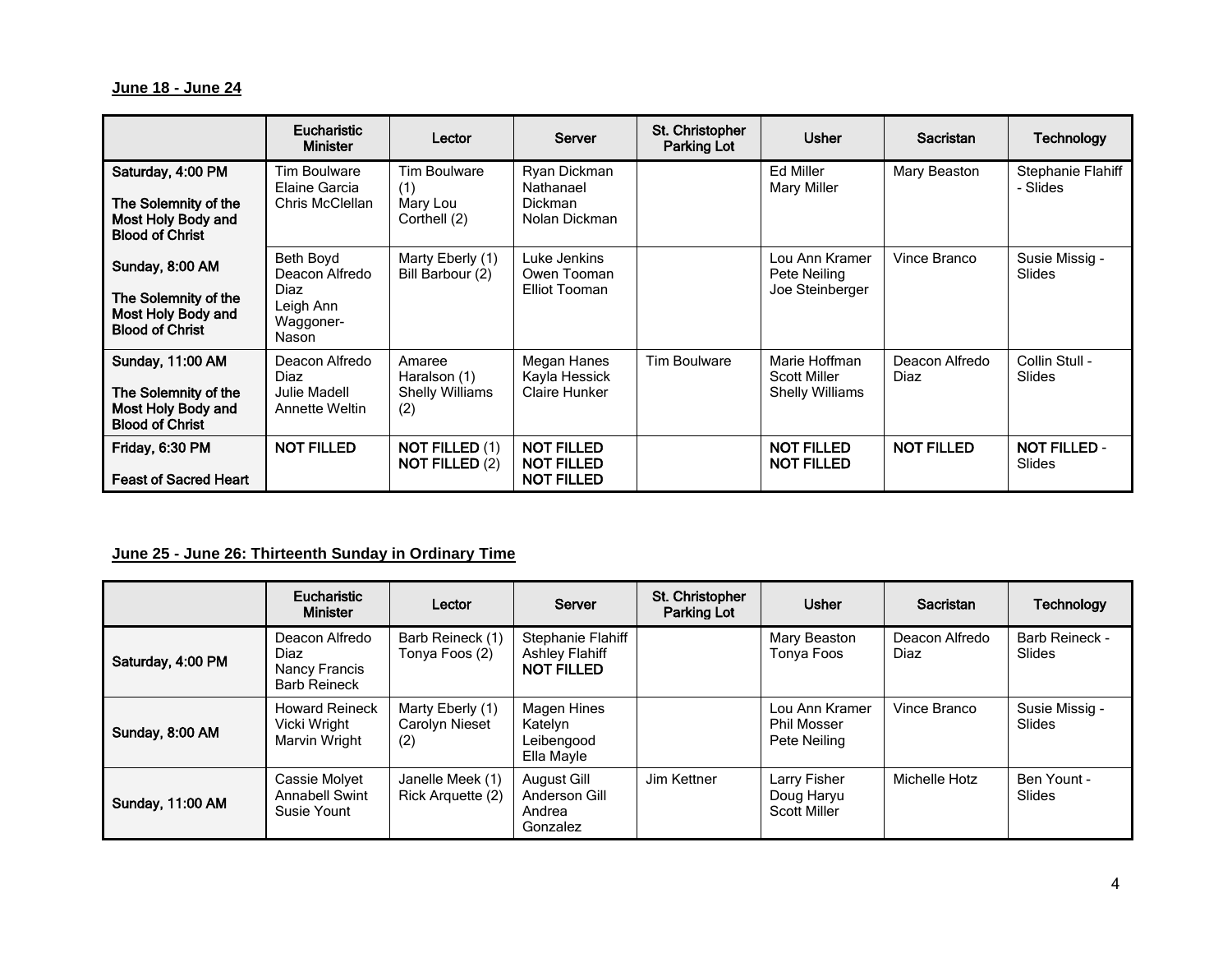## **July 2 - July 3: Fourteenth Sunday in Ordinary Time**

|                         | Eucharistic<br><b>Minister</b>                        | Lector                                                         | Server                                                   | St. Christopher<br>Parking Lot | <b>Usher</b>                                                           | Sacristan              | <b>Technology</b>                 |
|-------------------------|-------------------------------------------------------|----------------------------------------------------------------|----------------------------------------------------------|--------------------------------|------------------------------------------------------------------------|------------------------|-----------------------------------|
| Saturday, 4:00 PM       | Linda Lagrou<br>Joyce Mapus<br>Paulene<br>Steinberger | Barb Reineck (1)<br>Tonya Foos (2)                             | Lily Cook<br>Nataliya Jenkins<br>Aaron Riedmaier         |                                | Laurie Young<br>Scott Young                                            | Paulene<br>Steinberger | Tahlia<br>Steinberger -<br>Slides |
| Sunday, 8:00 AM         | Beth Bovd<br>Vince Branco<br>Denny Jenkins            | Charity<br>Dumminger (1)<br>Raquel Pena (2)                    | Jack Dumminger<br>Owen Tooman<br>Elliot Tooman           |                                | Clarence<br>(Sonny) Nieset<br>Joe Steinberger<br>Dennis<br>Szymanowski | Beth Boyd              | Susie Missig -<br><b>Slides</b>   |
| <b>Sunday, 11:00 AM</b> | Mike Burkett<br>Jim Kettner<br><b>Annette Weltin</b>  | <b>Annabell Swint</b><br>(1)<br><b>Mitchell Holland</b><br>(2) | Quinn Carnicom<br>John Connell<br><b>Matthew Connell</b> | <b>Rick Branda</b>             | Phil Hoffman<br>John Lonsway<br><b>Bill Steinberger</b>                | Michelle Hotz          | Lindsey<br>Heishman -<br>Slides   |

## **July 9 - July 10: Fifteenth Sunday in Ordinary Time**

|                         | Eucharistic<br><b>Minister</b>                                   | Lector                                       | Server                                                      | St. Christopher<br>Parking Lot | <b>Usher</b>                                            | Sacristan              | Technology                      |
|-------------------------|------------------------------------------------------------------|----------------------------------------------|-------------------------------------------------------------|--------------------------------|---------------------------------------------------------|------------------------|---------------------------------|
| Saturday, 4:00 PM       | Linda Gegorski<br><b>Barb Reineck</b><br>Paulene<br>Steinberger  | Mary Lou<br>Corthell (1)<br>Barb Reineck (2) | Stephanie Flahiff<br>Megan Hanes<br>Veronika<br>Steinberger |                                | Mary Beaston<br>Tonya Foos                              | <b>Tracey Boulware</b> | Ashley Flahiff -<br>Slides      |
| Sunday, 8:00 AM         | Vince Branco<br>Denny Jenkins<br>Leigh Ann<br>Waggoner-<br>Nason | Jennifer<br>Hofacker (1)<br>Bill Barbour (2) | Martin Groweg<br><b>Bruce Groweg</b><br>Maddie Nagy         |                                | Lou Ann Kramer<br>Pete Neiling<br>Dennis<br>Szymanowski | Vince Branco           | Susie Missig -<br><b>Slides</b> |
| <b>Sunday, 11:00 AM</b> | Carol Courtney<br>Marie Hoffman<br><b>Shelly Williams</b>        | Amaree<br>Haralson (1)<br>Rick Arguette (2)  | Clay Stull<br>Collin Stull<br>Conley Stull                  | Jim Kettner                    | Doug Haryu<br><b>Julie Madell</b><br>Susie Yount        | Michelle Hotz          | Ben Yount -<br><b>Slides</b>    |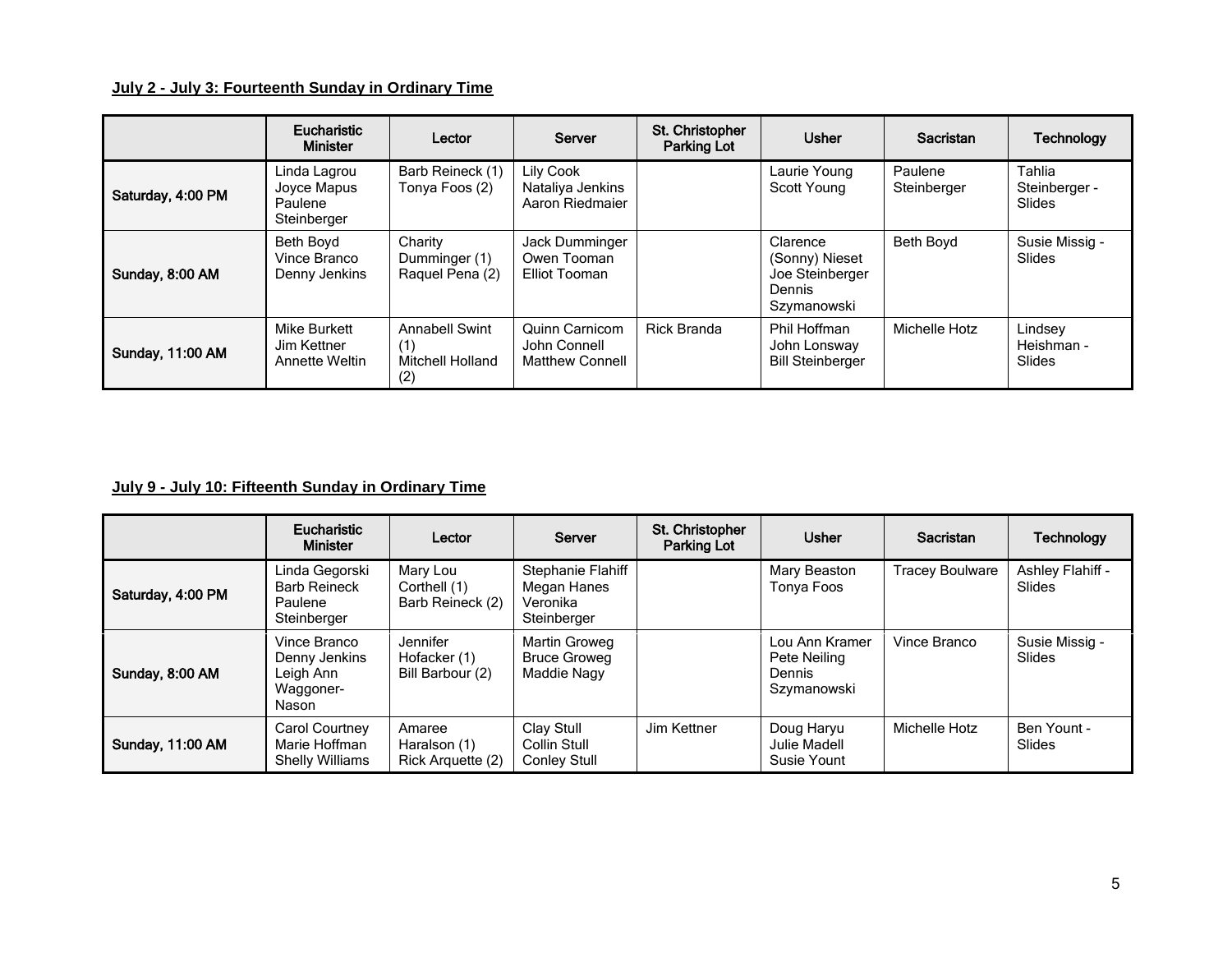## **July 16 - July 17: Sixteenth Sunday in Ordinary Time**

|                         | Eucharistic<br><b>Minister</b>                                    | Lector                                             | Server                                                | St. Christopher<br><b>Parking Lot</b> | <b>Usher</b>                                     | Sacristan              | <b>Technology</b>                        |
|-------------------------|-------------------------------------------------------------------|----------------------------------------------------|-------------------------------------------------------|---------------------------------------|--------------------------------------------------|------------------------|------------------------------------------|
| Saturday, 4:00 PM       | Deacon Alfredo<br>Diaz<br>Nancy Francis<br>Paulene<br>Steinberger | Tonya Foos (1)<br>Tim Boulware<br>(2)              | Nathanael<br>Dickman<br>Nolan Dickman<br>Ryan Dickman |                                       | Laurie Young<br>Scott Young                      | Paulene<br>Steinberger | Tahlia<br>Steinberger -<br><b>Slides</b> |
| Sunday, 8:00 AM         | Lou Ann Kramer<br>Vicki Wright<br>Marvin Wright                   | Sue<br>Cunningham (1)<br>Nikki Leeth (2)           | Quinn Feirstine<br>Lily Feirstine<br>Luke Jenkins     |                                       | Mary Gocke<br>Marcia Leeth<br><b>Phil Mosser</b> | Beth Boyd              | Susie Missig -<br>Slides                 |
| <b>Sunday, 11:00 AM</b> | Deacon Alfredo<br>Diaz<br>Elaine Fisher<br><b>Annabell Swint</b>  | <b>Mitchell Holland</b><br>1)<br>Michelle Hotz (2) | Lily Cook<br>Allyson Dickman<br><b>Ben Yount</b>      | <b>Rick Branda</b>                    | Larry Fisher<br>Julie Madell<br>Susie Yount      | Deacon Alfredo<br>Diaz | Amaree<br>Haralson -<br>Slides           |

## **July 23 - July 24: Seventeenth Sunday in Ordinary Time**

|                         | Eucharistic<br><b>Minister</b>                      | Lector                                    | Server                                                         | St. Christopher<br>Parking Lot | <b>Usher</b>                                                           | Sacristan              | <b>Technology</b>                  |
|-------------------------|-----------------------------------------------------|-------------------------------------------|----------------------------------------------------------------|--------------------------------|------------------------------------------------------------------------|------------------------|------------------------------------|
| Saturday, 4:00 PM       | Elaine Garcia<br>Laurie Young<br>Scott Young        | Barb Reineck (1)<br>Tonya Foos (2)        | Stephanie Flahiff<br><b>Ashley Flahiff</b><br>Nataliya Jenkins |                                | Ed Miller<br>Mary Miller                                               | <b>Tracey Boulware</b> | <b>Steve Carpenter</b><br>- Slides |
| Sunday, 8:00 AM         | <b>Brad Culbert</b><br>Barb Good<br>Denny Jenkins   | Aggie Mackey<br>(1)<br>Jeff Mackey (2)    | Ella Mayle<br>Madi Michael<br>Lillie Michael                   |                                | Clarence<br>(Sonny) Nieset<br>Joe Steinberger<br>Dennis<br>Szymanowski | Vince Branco           | Susie Missig -<br>Slides           |
| <b>Sunday, 11:00 AM</b> | Deacon Alfredo<br>Diaz<br>Mike Kelly<br>Donna Kelly | Jeremy Riehl (1)<br>Carol Courtney<br>(2) | Sienna Koebel<br>Taylor Ohms<br>Zachary Ohms                   | Tim Boulware                   | Phil Hoffman<br>John Lonsway<br><b>Bill Steinberger</b>                | Jim Kettner            | Clay Stull -<br>Slides             |